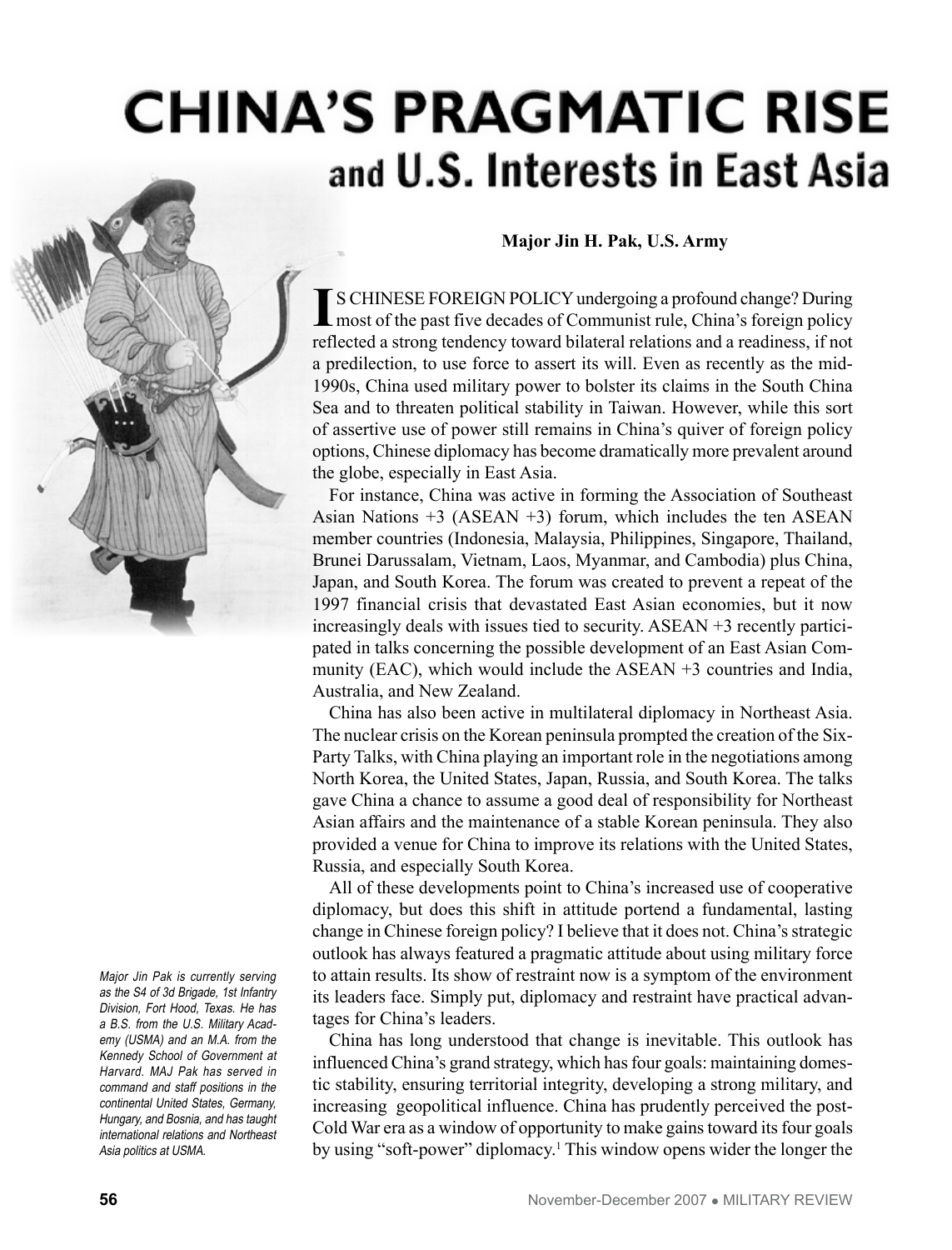United States remains enmeshed in the Middle East and Central Asia. In addition, China has come to view its participation in multinational organizations as an enabler not only for pursuing greater geopolitical influence, but also for countering U.S. influence. With this in mind, China is participating in efforts to develop the aforementioned EAC. Unlike the existing ASEAN Regional Forum, the EAC will include only countries from East and South Asia.

By acting as a responsible, cooperative stakeholder in the region, China also aims to re-shape its old image as a potential military threat. The old image dominated many Asian states' thinking about China during the Cold War, driving them to seek alliances with the United States. By adopting a more peaceful image, China is seeking to change these alliances.

From the perspective of U.S. interests, the greatest strategic challenge in East Asia is how to respond to increasing Chinese influence. The best U.S. strategy should entail improvement of its existing system of bilateral alliances and focusing diplomatic efforts toward resolving major regional security issues. The most pressing issues include limiting Chinese influence to ensure continued economic access, deterring conflict, and preventing a strategic arms race in the region. Such efforts will enable the United States to maintain its strategic relevance in the region and cultivate a positive image as the better alternative, the "hegemon of choice" for East Asian states.

To analyze the pragmatic nature of China's rise, I will apply the concepts of *strategic culture* and *grand strategy*, stressing the importance of culture at the strategic level as it applies to Chinese foreign policy and its links to grand strategy. I will use China's involvement in East Asia to demonstrate how the country is implementing its grand strategy using diplomacy as the primary instrument of national power, and I will discuss the benefits that China reaps from such a strategy. I will also recommend some specific policies to enable the United States to better protect its interests in the region.

#### **Strategic Culture and Grand Strategy**

There have been many attempts to describe China's grand strategy. Michael D. Swaine and Ashley J.



Ρ

**ASEAN and East Asia leaders join hands after signing the Kuala Lumpur Declaration on the East Asia Summit in Kuala Lumpur, Malaysia, 14 December 2005.**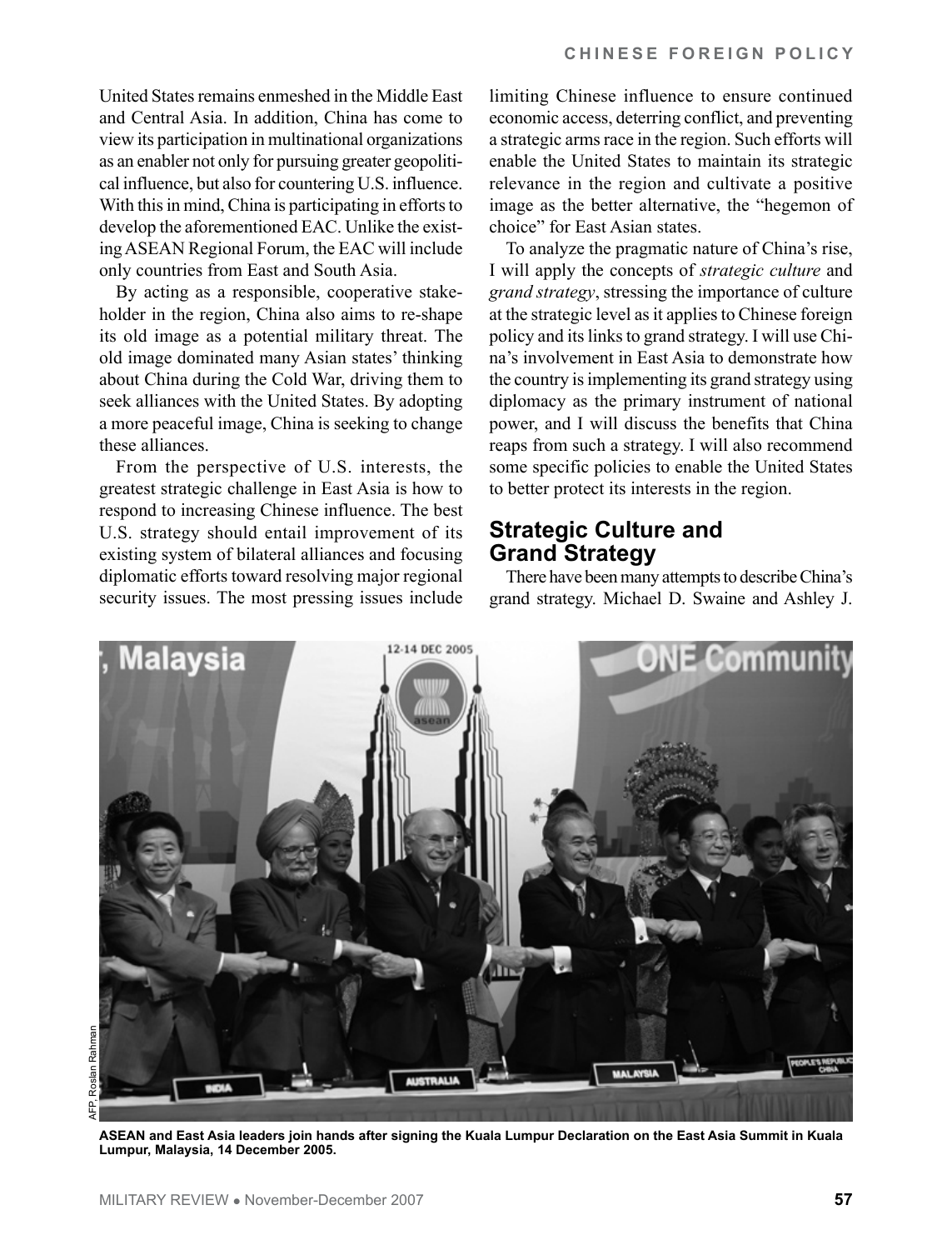Tellis, authors of *Interpreting China's Grand Strategy: Past, Present, and Future,* argue that China's current grand strategy is *calculative* and has three components—a nonideological approach necessary for continued economic growth, a deliberate restraint on the use of force, and an expanded involvement in regional and global multilateral forums.<sup>2</sup> Chinese politics expert Avery Goldstein talks of a *transitional* strategy that puts "a premium on sustaining a peaceful environment necessary for the growth that will enable it to rise to the position of a true great power."3 Others describe Chinese strategy as *conditional multilateralism,* in which China views multilateral security cooperation in a pragmatic but ambivalent way "to provide an alternative to the existing bilateral military alliances that the United States maintains with its key allies."4 There have also been many references to China's *peaceful rise* through a "New Security Concept" focused on economic growth, respect for national sovereignty, and increased regional cooperation.5 Different as they are, these labels all allude to China's consistent strategic preference for pragmatism in pursuing its grand strategic goals, a preference that is heavily influenced by strategic culture.

The literature on the concept of culture is robust and full of competing definitions and theories.<sup>6</sup> Clifford Geertz defines culture as "a system of inherited conceptions expressed in symbolic forms by means of which men communicate, perpetuate, and develop their knowledge about and attitudes towards life."7 Aaron Wildavsky defines culture as "grand theories . . . from whose initial premises many consequences applicable to a wide variety of circumstances may be deduced."8 For both men, culture acts as a filter through which members of a society make sense of the environment around them and determine how they should interact with it. Because many historical, political, military, and socioeconomic factors influence an environment, it makes sense that culture also affects preferences for behavior in navigating it. In the case of a strategic milieu, the choice rests between cooperation and resorting to force: "In so far as culture affects behavior, it does so by limiting options and by affecting how members of these cultures learn from interaction with the environment."9 As in other environments, in a strategic milieu a cultural perspective is inevitable.

Just as culture influences one's personal behavior, *strategic culture* influences national behavior at the strategic level. China's strategic culture influences choices in the ways and means by which China prosecutes its grand strategy. Perhaps Alastair Iain Johnston describes it best in his book *Cultural Realism: Strategic Culture and Grand Strategy in Chinese History.* For Johnston, strategic culture is a "[c]onsistent and persistent historical pattern in the way particular states (or state elites) think about the use of force for political ends."10 Thus, strategic culture furnishes a social construct that influences how states resort to diplomacy and military force.

Johnston characterizes China's strategic culture as a kind of cultural realism, or a blend of Westernstyle realpolitik and a more pacifistic outlook stemming from traditional Chinese philosophical values. This characterization contrasts with the prevailing notion about the difference between China's strategic culture and the West's. In Johnston's words, "One consequence of these interpretations of traditional strategic thought is a tendency in the literature to juxtapose Chinese and Western strategic cultures, and to conclude that the West stresses the application of technology, firepower, and offensive wars of annihilation while the Chinese have a preference for stratagem, minimal violence, and defensive wars of maneuver or attrition."11 The literature positing China as having such a defensive-minded culture is extensive, which makes Johnston's thesis all the more intriguing.12 Yet, even Johnston's more bellicose version of China's strategic culture makes significant room for pragmatism.

Johnston terms China's penchant for pragmatism "absolute flexibility:" "The notion of absolute flexibility, or *quan bian*, mediated this [offensive] preference . . . making decision-makers sensitive to the relationship between changes in capability and opportunity . . . and the likely efficacy of this preferred strategy. The result was, in essence, an opportunistic decision calculus."13

I believe the essence of China's strategic culture is a pragmatic view about the benefits of using military force in the pursuit of strategic goals. This pragmatic view favors the continued development of a modern military with asymmetric capabilities to offset Western dominance in military technology. This essential nature is pragmatic because it considers applying or restraining force based on calculations of capability and assessments of strategic opportunity in pursuit of its strategic goals.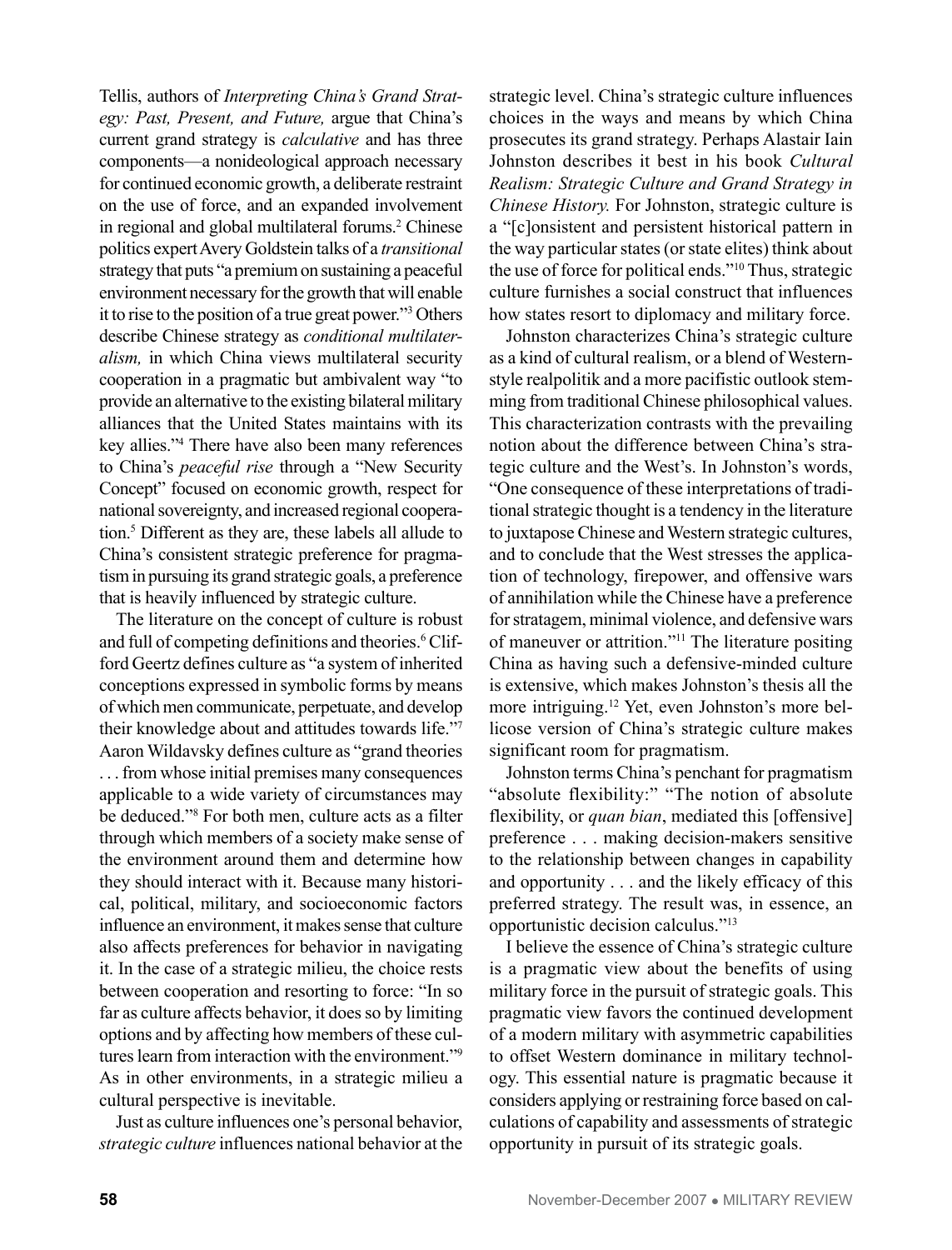*[China's] view favors the continued development of a modern military with asymmetric capabilities to offset Western dominance in military technology.*

## **China's Strategic Goals**

As aforementioned, China's grand strategy has four basic goals. First, China is resolved to maintain domestic political stability. In the recent past, it did this through revolutionary ideology and Leninist practices. Now, it does it by improving the quality of life for its people. This objective is encountering both dramatic successes and serious challenges. Second, China continues to protect its territorial integrity. Formerly, it did this through military campaigns, but it now prefers diplomatic agreements, at least for the time being. Third, China continues to develop a strong professional military, emphasizing both conventional and asymmetric capabilities. Fourth, China is increasing its geopolitical influence to obtain political leverage, economic benefits, and access to energy.

In pursuing these goals, China historically has relied on combinations of force and diplomacy in accordance with calculations influenced by its strategic culture. As noted, since the end of the Cold War, China has shown a preference for avoiding conflict. As long as its grand strategy is successful, China will continue to de-emphasize military force, but this will not last indefinitely if serious setbacks occur. Such setbacks could include domestic instability, another Taiwan crisis, deteriorating relations with other powerful Asian states like Japan, and a growing arms race in East Asia. The potential for leveraging military force will surely increase under these conditions.

**Domestic stability**. Domestic stability is especially important for China's leaders given the nation's long history of anxiety about political legitimacy in the face of both internal and external threats. Since the dawn of Chinese civilization, the nation's rulers have always worried about political legitimacy. Confucian philosophy has heavily influenced the relationship between authority and legitimacy. Confucianism

stresses filial piety, demanding loyalty and obedience to one's father hierarchically through to the ruler, who has overall authority as the representative of Tien, the Son of Heaven (with all the power the title implies). However, this legitimate claim to authority is contingent on a ruler's ability to lead with virtue. If a ruler failed to provide good governance and the Chinese people deemed him no longer virtuous, then the people were justified in unseating him. Even the Chinese Communist Party (CCP) under Mao intuitively identified with this idea as it struggled to overthrow Chiang Kai-shek's nationalist government, which it deemed corrupt.

The Confucian idea of virtuous rule presents an ongoing philosophical challenge for the CCP as it works to maintain its political legitimacy. Under Mao, revolutionary ideology, Leninist policies, and cultish practices offset ineffective, unvirtuous governance. Under Deng Xiao-ping in 1982, CCP leaders largely abandoned Maoist ideology and embarked on a rather remarkable set of reforms that one might call *communism with capitalist characteristics,* a rather far cry from Mao's *communism with Chinese characteristics.* The apparent contradiction in the new "communist capitalism" has generated ideological dissonance and challenges to the CCP's legitimacy.

On the one hand, the economic reforms started by Deng led to the development of special economic zones along China's coastline where state controls were relaxed and capitalism flourished, producing some extraordinary results. As of 2006, China boasts the second highest GDP in the world in terms of purchasing-power parity, second only to that of the United States and more than twice that of Japan. On the other hand, the CCP's emphasis on economic performance to bolster legitimacy has come increasingly under challenge. First, as an ideological shift away from Marxism and socialism, the new capitalism calls the original logic behind CCP legitimacy into question. This shift makes it crucial that the CCP deliver better governance and economic growth or face greater problems should the new economic policies fail.

The Tiananmen Square demonstrations in 1989 are a poignant reminder of this challenge to the CCP's legitimacy. While the Party successfully cracked down on the demonstrators and weathered the ensuing diplomatic backlash from other countries (including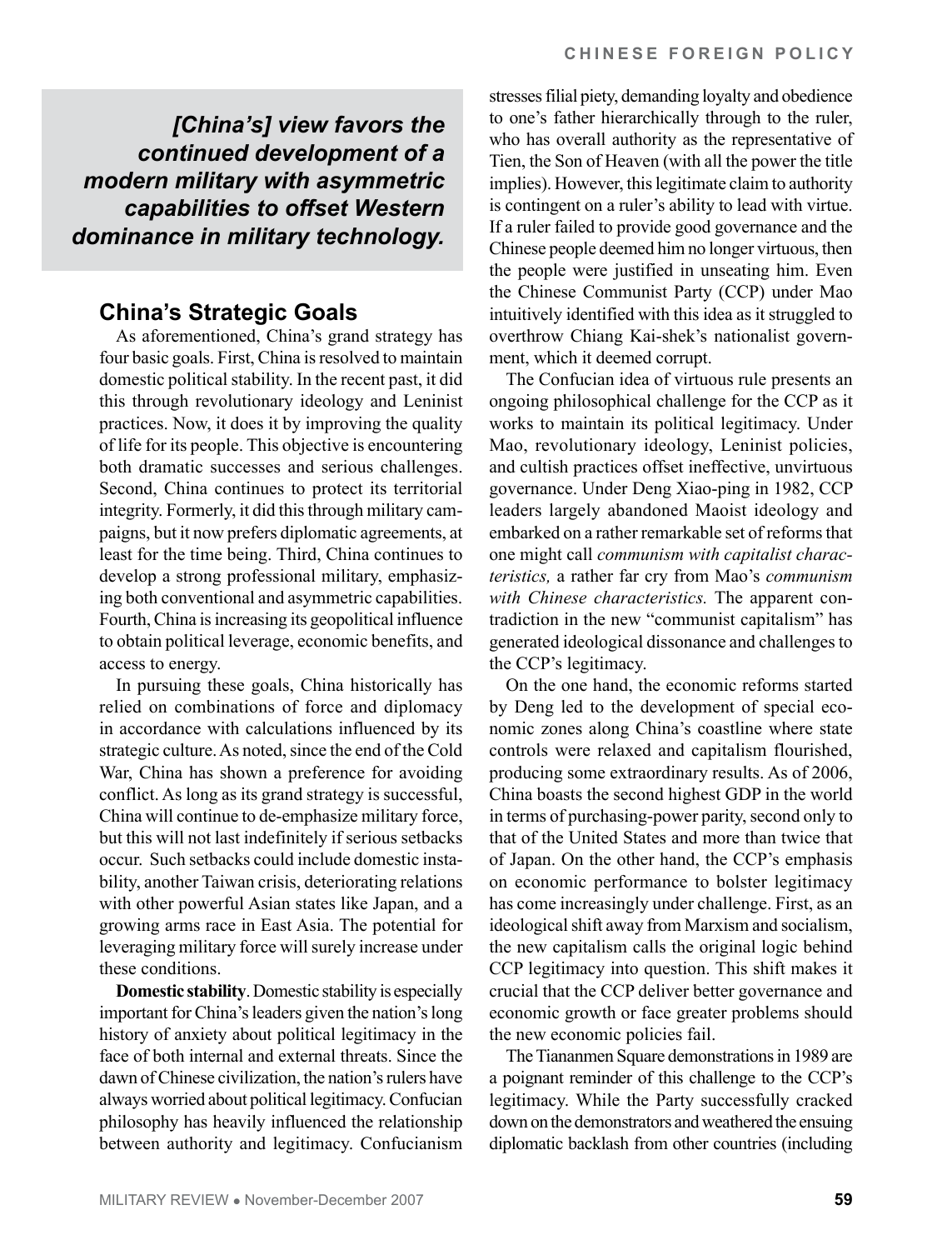

**Calling for freedom and democracy, demonstrating students surround policemen near Tiananmen Square in Beijing, China, 4 May 1989. Approximately 100,000 students and workers marched toward the square demanding democratic reforms.**

the United States), it faces further social unrest. The size and scale of subsequent demonstrations have not repeated those of Tiananmen, but the number of demonstrations has increased from 58,000 incidents in 2003 to 87,000 in 2005, and they are becoming broader in scope, larger in average size, and more frequent.<sup>14</sup>

China also faces a host of major socioeconomic issues such as a growing income gap between the rich and the poor, which undermines CCP legitimacy; the spread of AIDS and other health problems; political corruption; environmental degradation; a migrant workforce of over 100 million individuals who left the countryside for the coastline to find employment; and last but not least, an explosion in the numbers of nongovernmental organizations (NGOs) operating in Chinese society.15 The rise of NGOs present a challenge to CCP governance because, through them, the Chinese populace can increase demands for greater transparency in the political process and create additional forums for social and political activism.

Given the magnitude of these challenges, the need for success is high in the CCP's ongoing experiment in economic reform. If these reforms do not produce the kind of broad prosperity associated with Confucian virtuous government, CCP legitimacy will suffer a severe blow. Should the Party's experiment fail, one would expect its preference for cooperative diplomacy to erode as well.

**Territorial integrity***.* China's second strategic goal, to maintain territorial integrity, has for centuries affected the way the country interacts with its neighbors. Owing to geographical features that make border defense difficult and long experience with nomadic incursions, China has always sought territorial integrity. The Great Wall is a tangible result of this goal. Defending the land holds a special place in Chinese culture. Over 4 millennia, the country has constantly struggled to secure 10,000 kilometers of border, a stretch it has shared with up to 17 different states, tribes, or kingdoms. During the imperial era, hostile hordes of Turks, Mongols, and Manchus overran and at times ruled the Chinese interior.16 Even when its inner heartland remained intact, China's periphery constantly dealt with pressure from bordering tribes and rival kingdoms. During the late 1800s and early 1900s, a new wave of intruders arrived when Europeans, Americans, and Japanese partitioned large areas of China. Because of these violations of both sovereignty and territorial integrity, strategic concerns again became a function of protecting the

The historical record suggests that the Chinese state has frequently employed force against foreign powers but generally followed a pragmatic and limited approach to the use of force. Specifically, it has employed force against foreigners primarily to influence, control, or pacify its strategic periphery and generally has done so when it possessed relative superiority over its potential adversaries on the periphery.…However, an inability to establish a material position of superiority over the periphery through military force—or strong levels of domestic opposition to the use of such force—often led to the adoption by the state of noncoercive methods, usually involving appeasement and passive defenses, which frequently provided long periods of security from attack.<sup>17</sup>

periphery. In the words of Swaine and Tellis—

In other words, China's strategic culture, and thus China's disinclination to use military force, has always been closely associated with its ability or inability to protect its territorial integrity.

It should come as no surprise then that after World War II, with its devastating effect on the region, a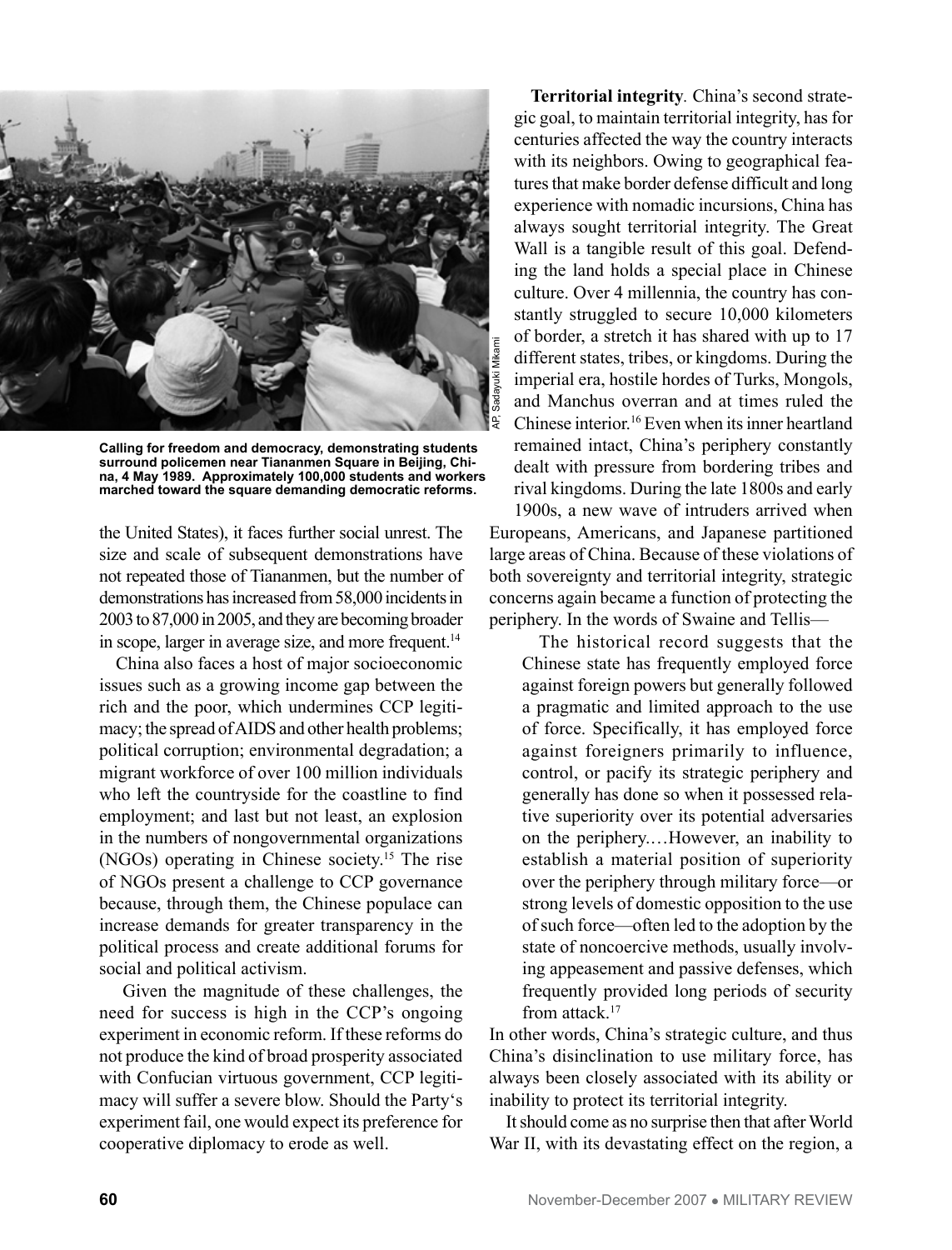

newly resurgent China unified under communism quickly launched military campaigns against Tibet, India, Vietnam, Mongolia, Russia, and UN forces in Korea to regain and solidify its historical borders. Now, as it seeks to resolve residual territorial disputes in the 21st century, China will more likely emphasize soft-power diplomacy, especially while its military continues on a path to modernization. However, if challenges to its territorial integrity or political sovereignty again arise, China's emphasis on cooperative diplomacy will surely change. The Taiwan dilemma illustrates just such a risk, one that is all the more dangerous given the potential involvement of other great powers.

During the Cold War, both mainland China and Taiwan claimed all of China. Both sides conceded that Taiwan was part of China, although they differed on which government, the People's Republic of China (PRC) in Beijing or the Republic of China in Taipei, was the official government of all of China. As time went on, it became increasingly clear that Taiwan would never be able to effectively reclaim the mainland, a development that quieted PRC concerns. However, Beijing's concerns about the island are causing Taiwan's sense of political and social identity to change. Since the end of the Cold War, as Taiwan has become a more democratic society, its people have begun to adopt a nationalistic identity that is increasingly distinct from that of the mainland. Such trends increase the possibility

that Taiwan might drop its claim to China proper and replace it with a claim of independence, an outcome completely unacceptable to the mainland. Depending on how this issue develops, Beijing's attitude toward employing military force could certainly change.

**Military modernization**. China's third strategic goal is to develop a professional military that has the capability to defend against external attack and conduct operations abroad, especially along its historically disputed periphery. China's military, the People's Liberation Army (PLA), is the largest military force in the world. It is comprised of four services: ground forces (PLA); naval forces (PLAN), which include the marines and naval aviation; air forces (PLAAF), which include airborne forces; and strategic missile forces (Second Artillery), which include nuclear weapons. The active force totals approximately 2.3 million personnel, while another 1 million serve in the paramilitary People's Armed Police and reserves, and an additional 10 million are enrolled in the organized militia.<sup>18</sup> All of this sounds formidable on paper, but the PLA is still far from being a professional force able to conduct military operations in a deployed environment, especially when compared to Japanese and Western forces.

This fact became painfully obvious to China when it observed U.S. military operations after the Cold War. In particular, the performance of U.S.-led coalition forces in the 1991 Gulf War profoundly affected the PLA's leaders. While they had accepted the fact that the PLA was still not a modern force, they were not prepared for just how wide the technological gap between their forces and those of the United States had become.<sup>19</sup> The U.S. ability to project a massive force over long distances, to incorporate high technology in adverse terrain, and most important, to perform deep surgical strikes supported by aerial and space reconnaissance, alarmed the PLA.

If the Gulf War provided a formidable display of U.S. military capabilities, at least two other events signaled an increased willingness by the

*China's military… is the largest military force in the world.*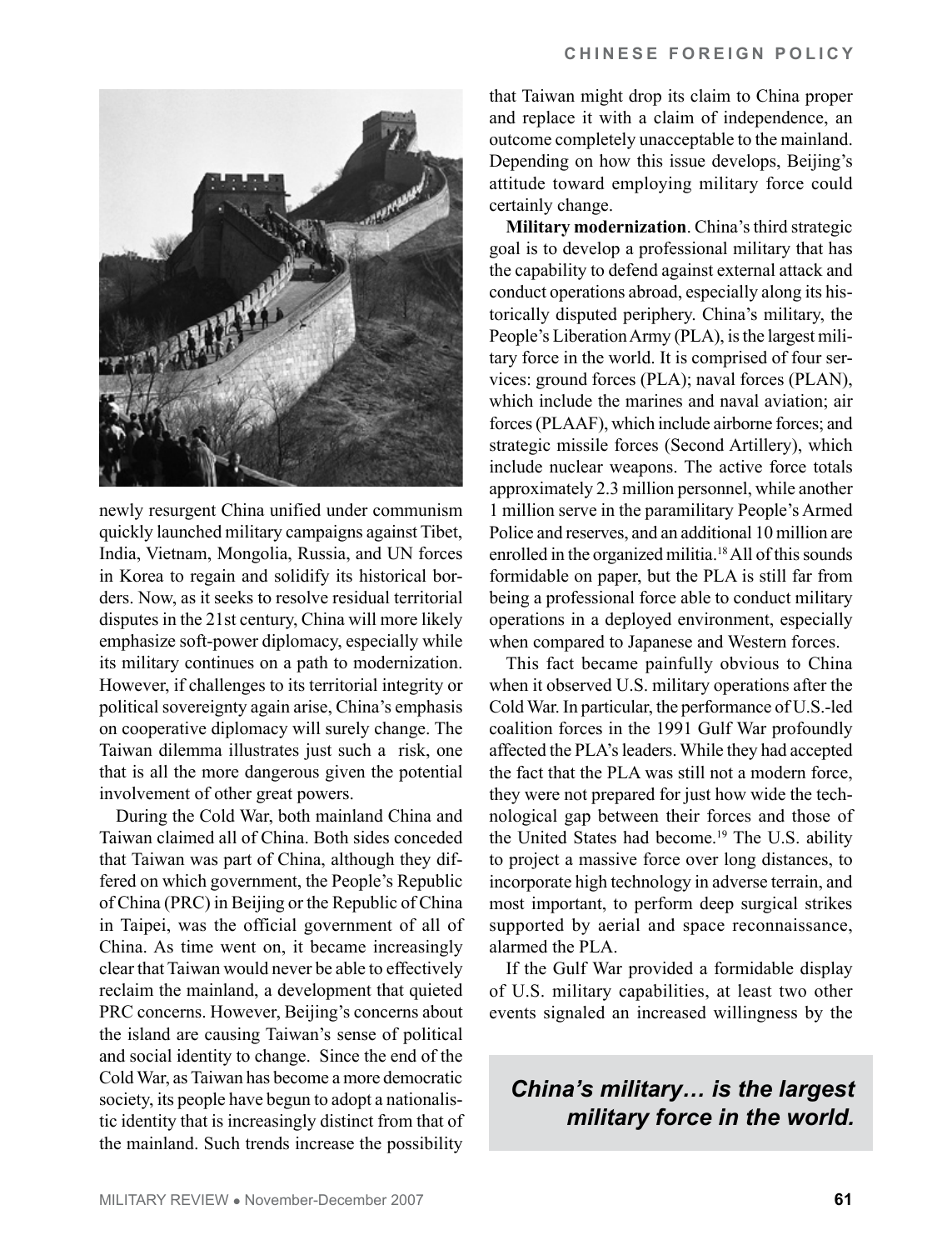United States to use these capabilities for a wide array of interests: the U.S. response to the 1996 PLA missile-firing over the Taiwan Strait, and the 1998 U.S.-led NATO aerial bombing of Serbia during the Kosovo war. Chinese perceptions of U.S. belligerence have been aggravated by the U.S.-led war against terrorism and U.S. military operations in Afghanistan and Iraq. Furthermore, early operations in Afghanistan that highlighted the U.S. ability to leverage devastating strategic and operational power with minimal ground presence gave the Chinese pause. America's ongoing military transformation, which promises an even greater ability to leverage technological advantages, can only heighten Chinese worries.

The large gap between Chinese and U.S. military capability is discussed in the *2005 Report to Congress on Chinese Military Power* by the U.S. Department of Defense. The report assesses as limited China's ability to project military power beyond its immediate periphery.20 The huge difference in defense expenditures between the two countries underscores this point. In 2004, the United States spent \$466 billion on its military while China spent approximately \$65 billion.21 U.S. and Chinese GDPs are \$12 trillion and \$9 trillion respectively, so the expenditures represent 3.8 percent of GDP for the United States and .72 percent of GDP for China.22

Consequently, rather than competing directly with the United States, the PLA is focusing on preparing to fight and win short-duration, high-intensity conflicts along the nation's periphery in defense of its territorial integrity. More specifically, it is focusing on preventing Taiwanese independence or, at the very least, compelling Taiwan to negotiate a settlement on Beijing's terms. Secondary objectives include preventing intervention by third parties such as the United States or Japan.

*…the PLA is focusing on preparing to fight and win short-duration, high-intensity conflicts along the nation's periphery in defense of its territorial integrity.*

At the same time, China continues to modernize its military while also working assiduously to narrow the capability gap using asymmetric means. In January 2007, it conducted an apparently successful anti-satellite missile test during which it destroyed an aging satellite.<sup>23</sup> China is also working to counter U.S. technological superiority by improving its air force, navy, and missile force, including its nuclear arsenal. It is also developing GPS-guided land-attack cruise missiles.<sup>24</sup>

**Greater geopolitical influence**. China's fourth strategic goal is to attain greater geopolitical influence. While its military modernizes, China is focusing on multinational diplomacy and economic power to increase its regional and international influence. Much like the previous goals, the desire for greater power has roots in the country's historical experience. At the height of China's imperial history, other states in its strategic environment viewed China as the regional hegemon, and China's foreign policy reflected the view. These other states maintained their political autonomy as long as they acknowledged Chinese superiority by paying economic tribute to China.

This tributary system dominated Chinese foreign policy during the Ming and Qing dynasties. It had three main principles: "First, China considered itself the 'central heart' (*zhongxin* in Mandarin) of the region, with the tributary system assuring its overall security environment. Second, China needed a stable external environment immediately surrounding the Middle Kingdom to maintain its own internal stability and prosperity. Third, the Chinese emperor, at the 'heart,' would in principle give more favors to tributary states or kingdoms than receive from them; for his 'generosity,' the emperor [would] get their respect and goodwill."25 This protocol reflected China's philosophical sense of a linked world order, and it demanded structured reciprocity.

In return, the other states in the region had to pay economic and political tribute in a very systematic fashion through envoys to China. Based on a country's place in the regional order, it had to send its envoy at regular intervals: once a year for Korea; once every two years for the Ryuku Kingdom (the present-day Okinawan islands); once in three years for Annam (Northern Vietnam); once in four for Siam (Thailand); and once in five for Sulu (in the Southern Philippines).<sup>26</sup>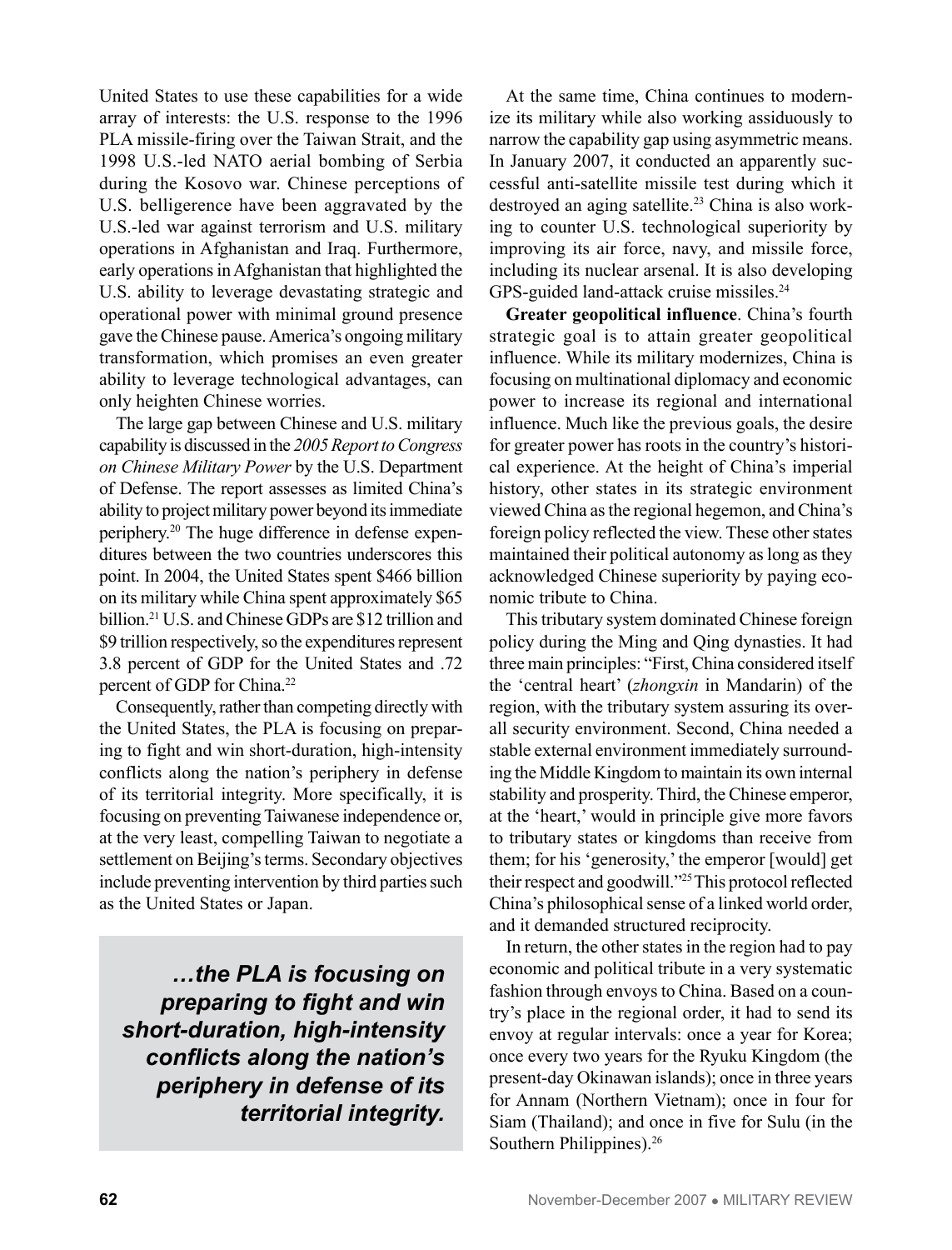Refusing to pay tribute would risk political and economic sanctions or even military reprisal. The tributary system represented what the Chinese saw as a virtuous order for their region, so they resisted interfering in the internal affairs of the tributary states so long as the states continued to recognize China's (cosmologically ordained) hegemony in the regional order. The Chinese deemed this sort of regional system beneficial for peaceful coexistence:

Within the cosmology of interstate relations, China stood at the top of the pecking order, providing an intellectual and bureaucratic model of proper governance for Chinese and non-Chinese alike. Other states or kingdoms beyond the realm of imperial China were normally expected to acknowledge, and thereby validate, the superior position of the emperor in this Sino-centric world order. Deference to the authority of the Chinese ruler thus not only affirmed, conceptually, the proper ethical relations among states but also, in the Chinese view, ensured peace and tranquility in the Chinese world order by removing any ideological challenges to the superior position of the Chinese states.27

The Chinese based this idea of a Sino-centric world order on Confucian cosmological and philosophical ideas, namely that virtuous rule is both cosmologically important and the foundation of political legitimacy.

Confucius emphasized the ancient tradition that the ruler's cultivation of virtue and good governance was, in all possible ways, the basis for state security and prosperity. "External security," he said, "rests on internal rectification, on the ruler's employing capable officials, on reducing the economic burdens on his subjects, and on creating conditions such that people will be content with their place in the socio-economic-political order."28 At the international level, "rectification" implies that if a regional hegemon provides an example of virtuous leadership, then the other states in the region will acknowledge the legitimacy of its leadership.

As stated earlier, Confucian philosophy also suggests that if a leader rules without virtue, his subjects may seek to supplant him, and any effort including military operations—waged to overthrow the bad ruler becomes a just act in the same way that it is a just act for the oppressed to fight against their oppressor. The Chinese see the universe as a network of relations in which even minor ethical infractions have lasting ripples affecting the totality of existence. That cosmological sense of rectitude has played itself out in Chinese political history repeatedly. In fusing daily life with cosmological order, the Chinese have intrinsically linked internal stability with external stability. In Chinese eyes, being Confucian certified their hegemony ethically, logically, and metaphysically.

China is using its Confucian sense of rectitude to criticize the current international order, dominated by the United States. To support its argument, China claims that U.S. policies, which incidentally cannot be Confucian, are a significant cause of instability throughout the world. Thus, China is promoting a "New Security Concept" as an alternative world order. This concept maintains the same core principles of the "Five Principles of Peaceful Coexistence" that served as the mantra for much of Chinese foreign policy from the 1950s to now: "mutual respect for territorial integrity and sovereignty, mutual non-aggression, non-interference in each other's internal affairs, equality and mutual benefit, and peaceful coexistence."29

In addition to promoting these principles, the New Security Concept critiques the existing U.S. dominated world order by arguing that "security in the post-Cold War era should be considered comprehensive, not just military; the views of all countries, regardless of size, should carry equal weight; and non-traditional security issues should rival traditional issues in importance . . ."30 To operationalize this concept, China, for the time being at least, is stressing the need for cooperative security through "negotiation, cooperation, economic interaction, and promoting trust, rather than by confronting potential adversaries."31 These methods reflect the comprehensive orthodox Confucianism that informs their strategic culture.

Underscoring China's claim has been a flurry of diplomatic activity started after the Cold War,

*China claims that U.S. policies… are a significant cause of instability throughout the world.*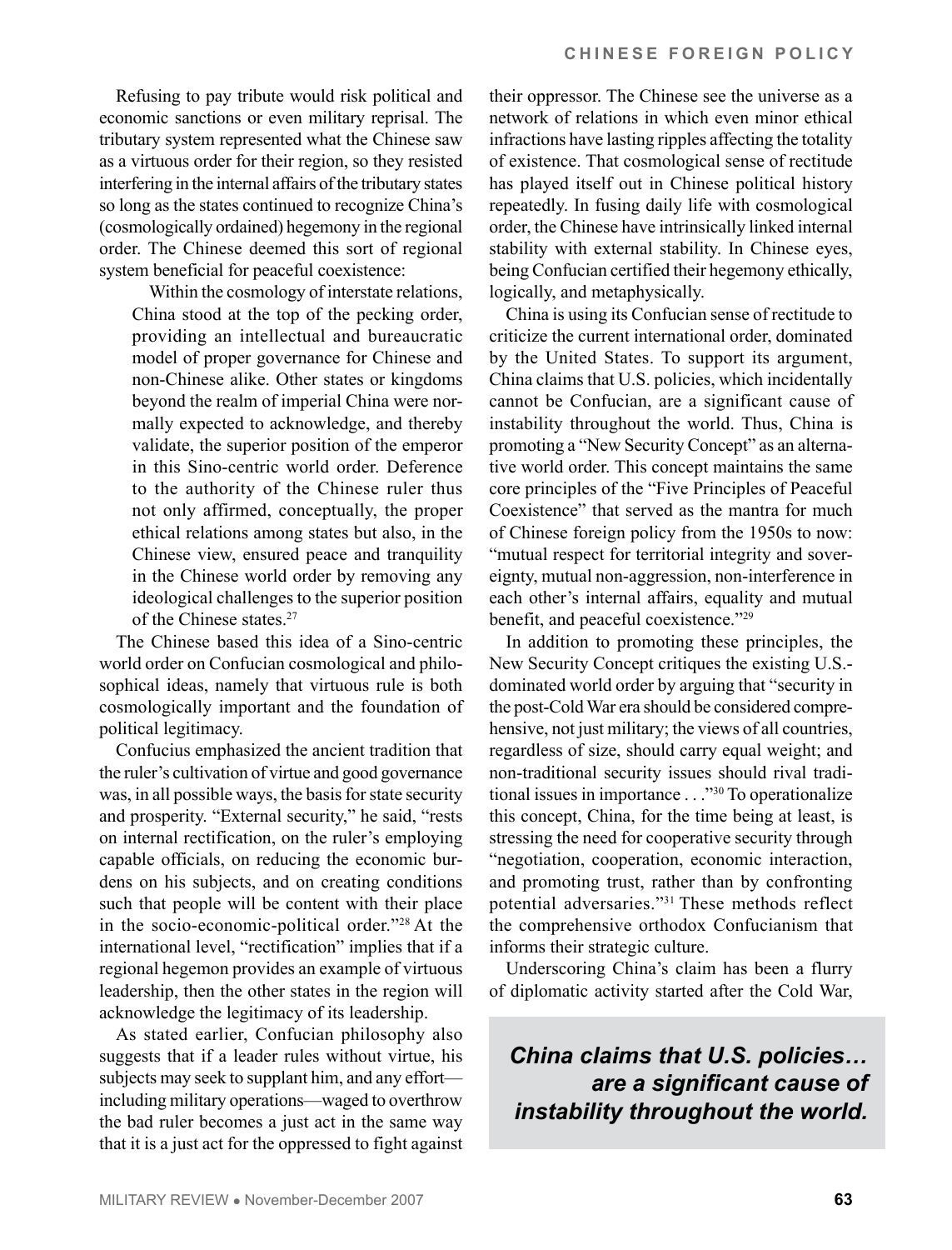accelerated in the mid 1990s, and continuing today in all areas of the world. In 1996, China started the Shanghai Five with Russia, Kazakhstan, Kirghizia, and Tajikistan. With the addition of Uzbekistan, this organization later grew into the Shanghai Cooperation Organization. In 1997-1998, China was an active participant in the Korean Peninsula Four-Party Talks (China, North Korea, South Korea, and the United States), and in that same year, the Asian financial crisis served as a catalyst for even more Chinese multinational diplomacy. China's diplomatic efforts in East Asia since then have reflected a preference for diplomacy over military force, a restraint consistent with its strategic culture, utterly contingent and pragmatic.

## **Strategy in Practice: China and the EAC**

As mentioned in the introduction, China has come to view multinational organizations as enablers for achieving its strategic goals. Thus it helped form ASEAN +3 and is now pursuing efforts to develop the regional East Asia Community (EAC). China's actions vis a vis the proposed EAC give us a good idea of how it is using multinational organizations to turn grand strategy into successful practice.

The financial crisis that led to the creation of ASEAN +3 triggered a fundamental change in the way Asian countries and China viewed each other. The crisis started in 1997 in Thailand, where massive currency devaluation caused further currency devaluations and financial meltdowns throughout the Western Pacific and sent second- and thirdorder economic effects rippling around the world. Just a few months after the crisis began, currency depreciations averaged 50 percent against the U.S. dollar.32 By June 1998, South Korea and the most affected Asian states had lost \$50 billion a year in income and over \$500 billion in market capitalization. Total unemployment reached 20 million people in Indonesia alone, which contributed to rioting and the subsequent fall of the Suharto regime.<sup>33</sup> Needless to say, other Asian states also found themselves facing potential political upheaval.

During this critical time, China emerged as a seemingly benign stabilizing force in the region by resisting pressures to devalue its own currency and by providing financial capital to stricken neighbors. Stimulated by Chinese benevolence and support, as well as the need to prevent future crises, many of the region's countries formed ASEAN +3, which soon became a forum for discussing political and security issues too.

This eventuality was all the more unusual when one considers China's history of troubled relations with the region. During the 1960s and 70s, China supported Maoist insurgencies in Southeast Asia and had a number of ongoing territorial disputes in the South China Sea with East Asian countries.<sup>34</sup> China and Vietnam fought two naval battles between 1974 and 1988 that led to the Chinese occupation of the Paracel Islands and reefs near the Spratly Islands.<sup>35</sup> China has continued looking into options for exploring parts of the Spratly Islands controlled by other ASEAN members. In 1995, the PLA occupied the Mischief Reef, claimed by the Philippines, and in 1997 made incursions into the Scarborough Reef.<sup>36</sup> In March 1995, Malaysian naval vessels fired on a Chinese fishing boat in waters claimed by Kuala Lumpur, and similar skirmishes have continued between the Philippine Navy and Chinese fishing boats.37 Thus, Chinese soft power during the financial crisis—refusing to devalue its own currency, providing capital to stricken nations—undid years of enmity created by aggressive actions.

China has seized the opportunity to gain influence with ASEAN members. In 2002, it signed the Declaration on the Conduct of Parties in the South China Sea.38 This called on its signatories to "undertake to resolve their territorial and jurisdictional disputes by peaceful means" without "resorting to the threat or use of force."39 Clearly, the new strategy emphasizing cooperation and eschewing force had taken effect. Further, at the 2004 ASEAN summit, Chinese Premier Wen Jiabao expressed support for two proposals, one for the development of a China-ASEAN Free Trade Area, and the other for the establishment of an EAC to discuss political and security issues. (Indonesian Prime Minister Abdullah Badawi initially proposed this idea in 1991 when he raised the idea of an East Asian Economic Caucus.)<sup>40</sup>

The EAC concept took another step forward with the first East Asia Summit (EAS), held in mid-December 2005. Along with India, Japan, South Korea, Australia, New Zealand, and the 10 ASEAN nations, China participated in the EAS. 41 While tensions between China and Japan marred the one-day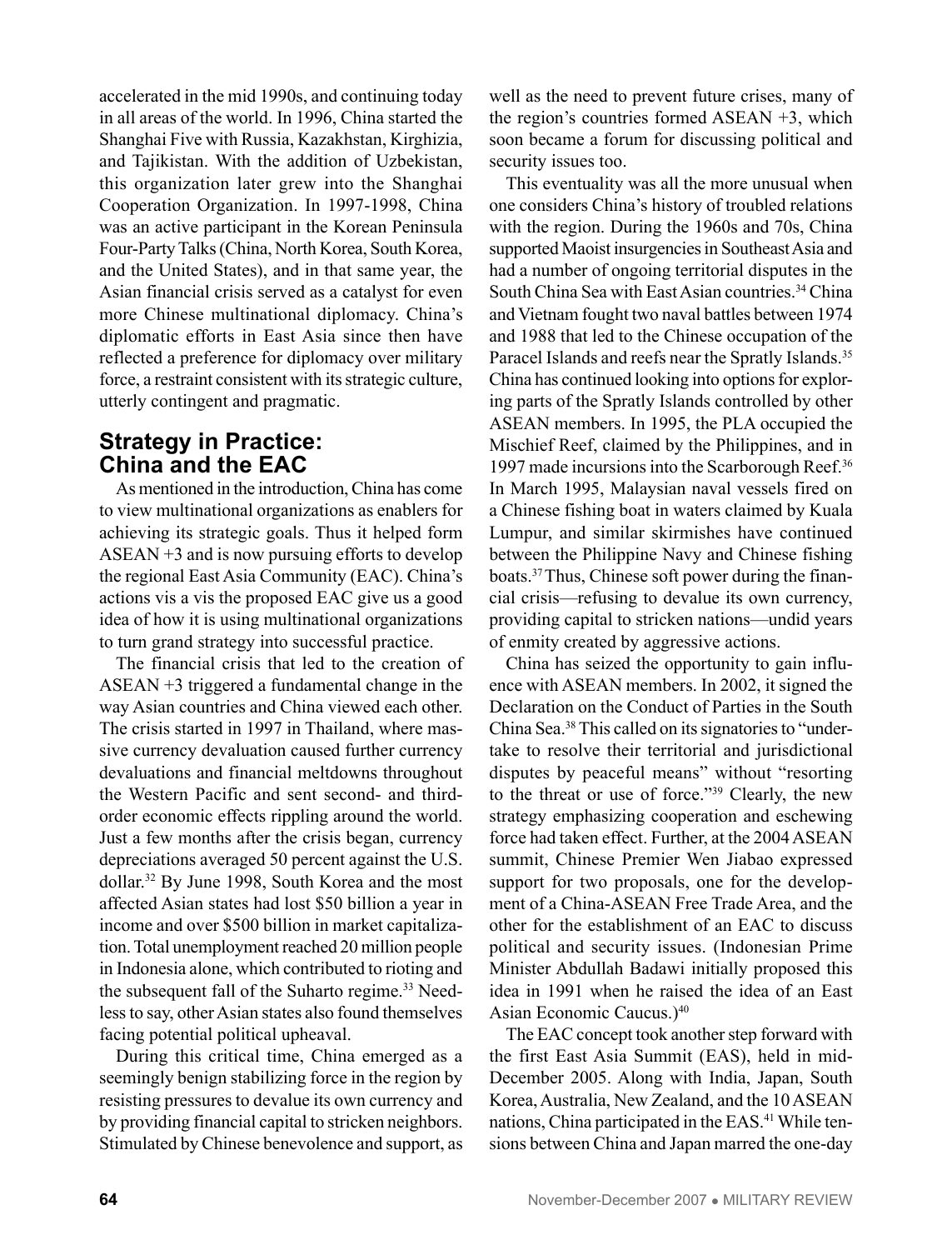meeting, proponents of the summit viewed it as the first step toward eventual establishment of an Asian economic and political regime similar to the European Union or NATO. <sup>42</sup> In January 2006, the EAS held a second meeting, during which members reached a civil-nuclear cooperation deal to lower the region's dependence on fossil fuels, evidence that future summits will address issues that span the different but interrelated dimensions of economy, energy, and security.

Speculation that these summits could catalyze the development of an EAC continues. In the words of Prime Minister Mammohan Singh of India, "The main objective of the EAS should be to set in motion a process which would ultimately lead to the creation of [an] East Asian community for an arc of prosperity."43 If the EAC should become

a reality, and it looks like it will, China will have gained another conduit it can use to influence its Asian neighbors. At the second EAS, Wen Jiabao submitted three proposals with import for the future EAC: "East Asia cooperation should enhance common development and

prosperity of the region. The cooperation should lead to harmony among all countries in the region. Diversified development of social systems and cultures should be protected."44

By charming its neighbors with such soft language, the Chinese hope to change the status quo in favor of a broader multilateral framework in which China would play a leading, hegemonic role. In addition to increased political heft, China would also reap enhanced economic clout. Combined, the two would result in greater regional cooperation with increased trade and access to energy. China's benefits would be added internal stability, greater economic prosperity, and enhanced strategic security. We might also consider that Wen's use of such words as "harmony" suggests that he meant to do more than charm his neighbors. Harmony being a key Confucian concept, Wen perhaps envisions an EAC that will embody China's traditional philosophical comprehensiveness.

Other developments testify to the increasing momentum of economic and political cooperation between China and ASEAN. In 2004, China agreed

*[China is] currently the second largest energy consumer in the world after the United States* 

to establish a Free Trade Agreement with ASEAN by 2010. The agreement would set up the world's largest free-trade area, with a population of almost 2 billion people and a total gross domestic product of over \$6 trillion. Bilateral trade between China and ASEAN countries reached \$105.9 billion the same year, and in 2005 it increased by 23 percent, to \$130 billion. ASEAN has become the fifth largest export market for China and the fourth largest source of its imports. President Hu Jintao predicts that trade volume with ASEAN will grow to \$200 billion by 2010.<sup>45</sup>

China's need for energy to fuel its growth is becoming a paramount issue. Currently the second largest energy consumer in the world after the United States, it has maintained an amazing economic growth rate since reforming the economy in the early

1980s.46 For example, China's GDP growth rate jumped from an already robust 8 percent in 2002 to 9.1 percent in 2003.47 By 2006, growth had reached 10.7 percent, putting China on track to become the third largest economy by the end of 2008. According to one noted scholar on Chinese

energy issues, "China could be the largest economy in the world by 2050, in terms of purchasing power parity."48 The nation's accelerating economy drove oil demand to over 5.5 million barrels per day (bpd) in 2003, with projections suggesting requirements for over 14 million bpd by 2025.49 Domestic oil production, however, has increased at a much slower rate, reflecting China's growing reliance on imported oil to finance its economic growth.<sup>50</sup> In 2004, Beijing spent an extra \$7 billion of its foreign trade surplus on oil, with payments totaling over \$43 billion, making it the country's largest import item.<sup>51</sup>

These figures illustrate China's growing reliance on imported oil and suggest only the tip of an iceberg, because China is still a developing country. For example, right now there are just 10 motor vehicles per 1,000 Chinese citizens, while there are over 700 per 1,000 U.S. citizens. The difference implies that China's potential energy demand for cars alone could expand by 7,000 percent as it modernizes. One expert predicted that China might have 250 million cars by 2050, an extraordinary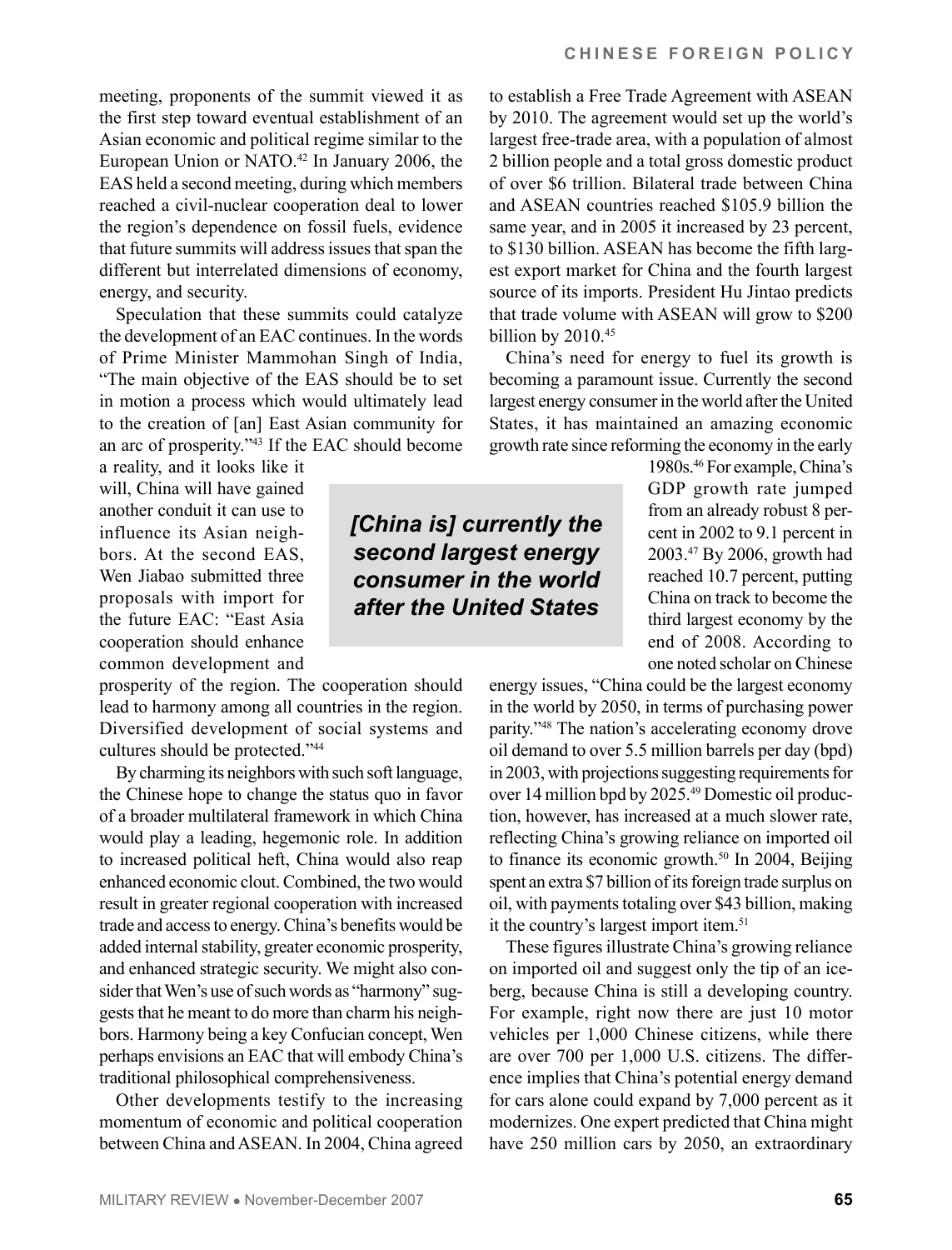figure in light of the fact that there were only 700 million cars worldwide in 1999.<sup>52</sup>

Because of its potentially huge appetite for oil, China is looking to maintain good relations with strategic regions along oil trade routes to ensure access and safe transit. When one considers that the Malacca Strait in Southeast Asia connects the Indian Ocean to the South China Sea and is the main transit route for 65 percent of China's oil imports, one understands why China wants to maintain stable relations with ASEAN. 53

For all of these reasons, China is not only supporting the development of an EAC and other regional organizations, but also taking a leading role in them to position itself to reap economic and political benefits. What does this mean for the United States, and how should it respond?

#### **Becoming the "Hegemon of Choice"**

After World War II, the United States relied on a system of bilateral alliances known as the "San Francisco System" (so named because many of these alliances were created during the Japan peace conference convened in San Francisco in September 1951).54 At that conference, the United States signed separate defense accords with Australia, Japan, and the Philippines. These were supplemented over the next few years by additional treaties with South Korea, Taiwan, and Thailand.

This system should continue to serve U.S. interests well into the future, but some maintenance is necessary. The best strategy for the United States is to improve bilateral relationships in the Western Pacific while aiming to deter conflict and prevent a strategic arms race in the region. It could start with South Korea. U.S.-South Korean relations have suffered in recent years, and the U.S. is downsizing its forces on the peninsula to better support operations in Iraq and Afghanistan. The 2004 U.S. *Global Defense Posture Review* resulted in decisions to withdraw over 12,500 troops from South Korea by 2008.<sup>55</sup> To demonstrate commitment to stability in the region, the United States should make any further withdrawals contingent on the peaceful reunification of the two Koreas—although this is a highly unlikely event given the array of burdens it would thrust upon the South.

In addition to such "alliance maintenance," the United States should also cultivate stronger ties with India and Indonesia. India is the world's most populous democracy, has a strong military, and shares a border with China, while Indonesia is the world's most populous Muslim country, and its territorial waters encompass the Malacca Strait. The recent nuclear deal between the United States and India is a step forward. U.S. relief efforts after the devastating tsunami that destroyed Indonesia's Banda Aceh province have opened doors for further cooperation there.

The United States should also diplomatically engage parties to the numerous territorial disputes that threaten stability in the region. Among them, Taiwan's security dilemma presents the most significant challenge. Until now, the U.S. policy of "strategic ambiguity" worked well by providing simultaneous assurances to both China and Taiwan. In the words of one prominent Chinese scholar, the policy has two primary elements: "(1) clear, credible commitments to transfer defensive capabilities to Taiwan and, if necessary, to intervene on Taiwan's behalf; and (2) political reassurances that the United States does not plan to use its superiority now or in the future to harm Beijing's core security interests by promoting the independence of Taiwan."56 The first element works to keep China from attacking Taiwan, and the second element works to keep Taiwan from unilaterally changing the status quo.

However, two major developments are challenging the effectiveness of this policy. First, with Taiwan evolving politically, it has become increasingly difficult to imagine any reconciliation with the mainland that would be acceptable to both sides. As current and future Taiwanese governments become more accountable to the people's will, their inclination to promote independence will most likely increase. On the other hand, the Taiwanese people have demonstrated that they are pragmatic enough not to support rash moves toward independence that would invite war. They effectively reined in President Chen Shui-Bian's drive toward autonomy by voting for the opposition Kuomintang of China Party, allowing it to take back control of the legislature in the midst of Chen's presidency. The declining popularity of the president and his Democratic Progressive Party has ameliorated at least some of the concerns about provoking the mainland Chinese, but the Taiwanese inclination toward independence still makes the U.S. balancing act a precarious one.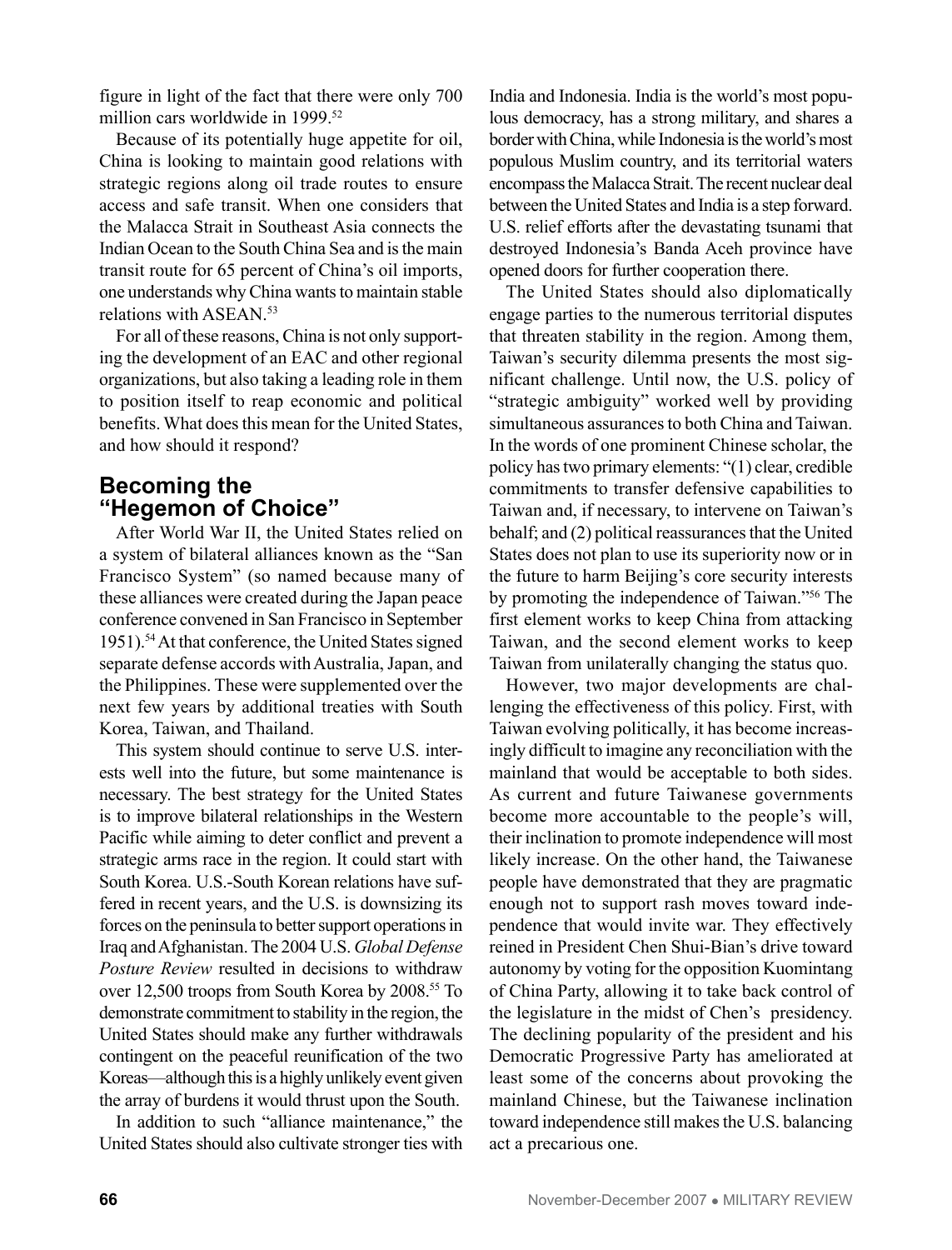The second catalyst of change is that the military balance between China and Taiwan is tipping in the mainland's favor. In 2004, China held two large-scale amphibious exercises (division to grouparmy level in size), one of which explicitly dealt with a Taiwan scenario. It has deployed over 700 short-range ballistic missiles immediately opposite Taiwan, and it is increasing the number every year. China is also acquiring and developing precision munitions, including land-based cruise missiles. Significantly, it has over 700 aircraft within operational range of Taiwan, and it is purchasing modern Sukoi Su-27 and Su-30 fighter/bomber aircraft, Ilyushin Il-76 transport planes, and Il-78/Midas air refueling aircraft from Russia.57

In the maritime domain, China's navy is expanding by focusing on submarines and missile launch platforms. It has acquired eight more diesel kilo-class subs from Russia to go with the four it has already. It is also actively developing its own Song-class and Yuan-class diesel subs. It has deployed two Russian Sovremennyy-class guided-missile destroyers and has contracted for two more from Russia.

On the political front, China's National People's Congress passed an anti-secession law in March 2005 to pressure Taiwanese leaders and to build a legal foundation for the use of military force against Taiwan at some point in the future. Meanwhile, Taiwanese defense spending has steadily declined in real terms over the past decade, even as Chinese air, naval, and missile force modernization has increased the need for countermeasures that would keep the island from being quickly overwhelmed.

For all these reasons, "strategic ambiguity" over Taiwan will become a harder policy for the United States to manage. The United States should set the conditions to ensure that this policy stance can survive long enough for an eventual peaceful political solution to the security dilemma. The policy might require some proactive "clarification" during which the U.S. increases security cooperation with Taiwan until a political solution can be reached. Given the strain that such actions would likely have on U.S.- China relations, the United States should encourage China and Taiwan to reach a political solution as soon as practical.

In addition to deterring conflict, the United States should also lead a multinational effort to institute regional arms control. Regional distrust has



**Taiwan President Chen Shui-bian inspects homemade Sky Sword missiles during the National Day ceremony in Taipei, 10 October 2007. Taiwan flexed its military muscles, showing off two home-developed missiles to remind China that it has the weaponry to defend itself.** 

accelerated a drive in Japan to revise article nine of the country's constitution, which would lead to "normalization" of the Japanese military and make participation in defense treaties legal.<sup>58</sup> In January 2007, the Government of Japan (GOJ) elevated its Japan Defense Agency to a separate Ministry of Defense, a likely step towards "normalization" and evidence of a new attitude among the Japanese.

Meanwhile, the GOJ has still not convinced other East Asian countries of its sincerity in apologizing for past aggression, and official visits to the Yasukuni Jinja, where 12 convicted "Class A" war criminals are enshrined, do little to help the impression. That and GOJ reaction to North Korea's constant antagonism often elevate tensions with China. In the mix, North Korea's nuclear ambitions present a major complication for harmonious Chinese relations with Japan.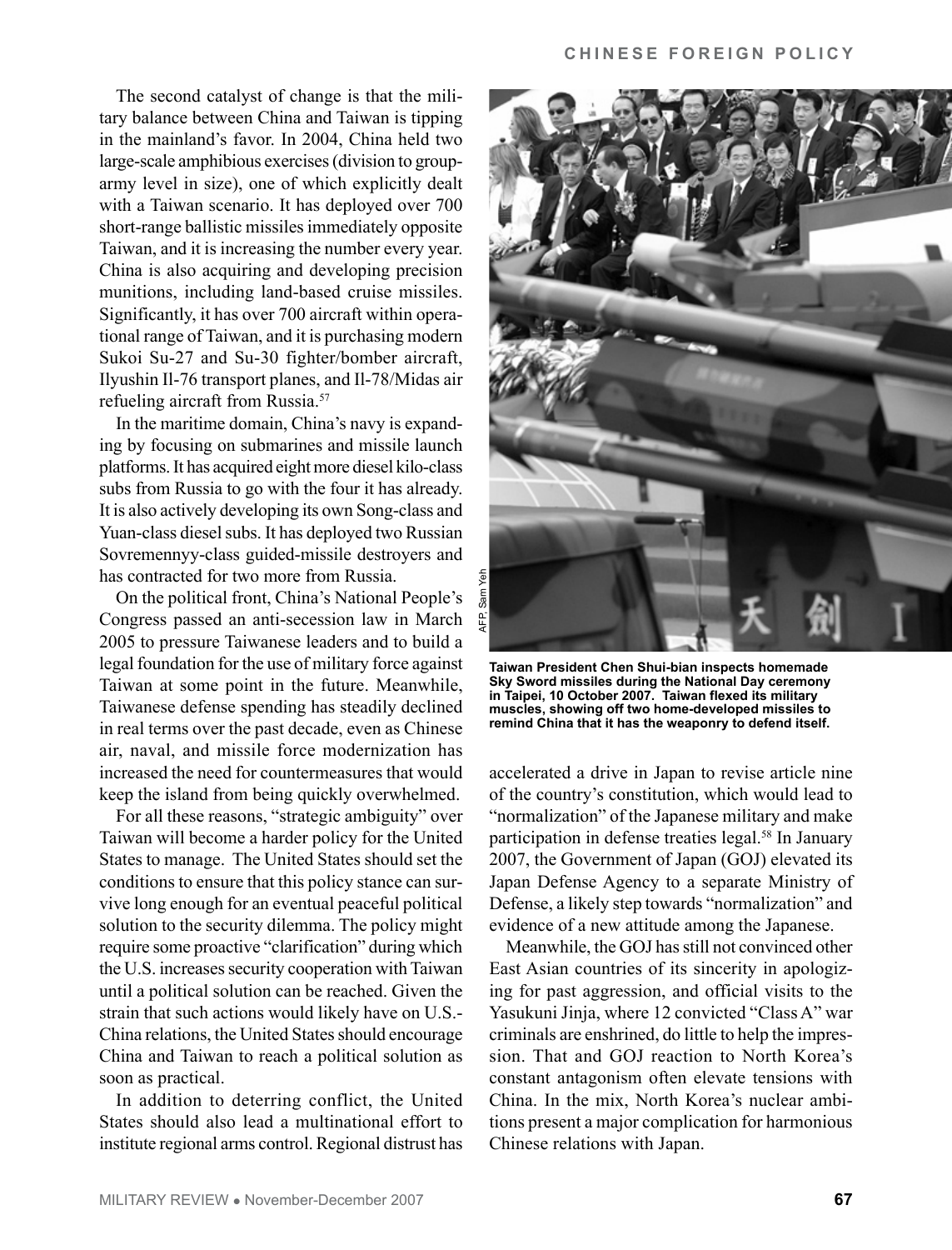On 9 October 2006, in defiance of the international community and the countries involved in the Six-Party Talks, North Korea conducted its first nuclear test. This event culminated a threedecade-long effort by North Korea to develop nuclear weapons. The United States confirmed the test on 16 October 2006 based on atmospheric and seismological data, and estimated that the yield was less than one kiloton (kt).<sup>59</sup> While this yield is much smaller than the primitive 21-kt *Fat Boy*  atomic bomb that the United States detonated over Nagasaki, its political impact is nonetheless significant: North Korea has attained the ability to develop fissile material and the basics of weaponization.<sup>60</sup> Furthermore, by mid-2008 North Korea is projected to have as much as 40 to 68 kilograms of fissile material, enough for 8 to 17 nuclear weapons.<sup>61</sup>

Just as alarming for Japan, North Korea is diligently improving its missile program. Its 1998 Taep'o-Dong 1 test flight over northern Japan into the Pacific Ocean was a spectacular act of provocation. In its more recent missile test, on 4 July 2006, it fired six more ballistic missiles into the Sea of Japan, again angering the Japanese public and increasing support for a "normal" Japanese military no longer constrained by constitutional prohibitions.<sup>62</sup>

In an amazing development, North Korea's actions have even caused debate over whether or not Japan should develop its own nuclear weapons. The debate represents a watershed in modern Japanese history. Once unthinkable, its existence has been made possible by new public awareness of vulnerabilities to state terrorism, namely from North Korea.

Affecting Japanese perceptions and sentiment most profoundly has been the revelation in recent years of North Korean commandos abducting young Japanese from northern beaches. A population once adamantly against constitutional revision has had a collective change of heart since facts about the abductions emerged in 2002. Popular speculation persists about the scope of North Korean intrusions, and a Japanese populace that not so long ago embraced a pacifist outlook has grown more pugnacious.

Should Japan continue to develop its already formidable military, and even more controversially, should it develop strategic weaponry, its actions will certainly instigate a strategic arms race with China.

The United States should respond by tackling the North Korean nuclear issue directly using both bilateral and multilateral diplomacy. It should continue to support the ongoing Six Party Talks, and even seek to broaden its agenda to encompass other security issues which affect the region. Such issues would include arms control, confidencebuilding measures, nuclear proliferation, terrorism, and energy security, in addition to North Korean disarmament. That kind of venue would provide a more defined regional framework through which the U.S and regional powers could tackle security issues. It would also allow the United States to remain involved in the development of an East Asian security community.

#### **Conclusion**

China is pragmatically employing its soft power to pursue greater influence in support of its grand strategy. This tactic is in line with its strategic culture, and as such, does not represent a fundamental belief in the virtues of cooperative diplomacy. Rather, given the window of opportunity presented by the dynamics of the post-Cold War period, and the large gap in military capabilities between the United States and China, soft power simply works better.

In the future, two extreme outcomes are possible as China pursues its grand strategy. The PRC can succeed in developing regional security organizations in which it plays a hegemonic role. Such an outcome could seriously dilute U.S. regional influence, especially if the U.S. does not pay enough attention to East Asia. On the other hand, China may encounter serious domestic and external challenges that jeopardize its strategic goals and cause it to revert to more forceful, bilateral forms of diplomacy, including military coercion.

Fortunately, one U.S. strategy can prevent both outcomes. The U.S. should improve upon its existing San Francisco system of bilateral alliances, maintain its forward military presence in the region, and develop a regional security mechanism—perhaps a formalized Six Party Talks framework—to tackle major security issues such as arms control. Efforts in this vein will enable the United States to maintain its strategic relevance in the region and cultivate a positive image as the "hegemon of choice" for East Asian states. *MR*